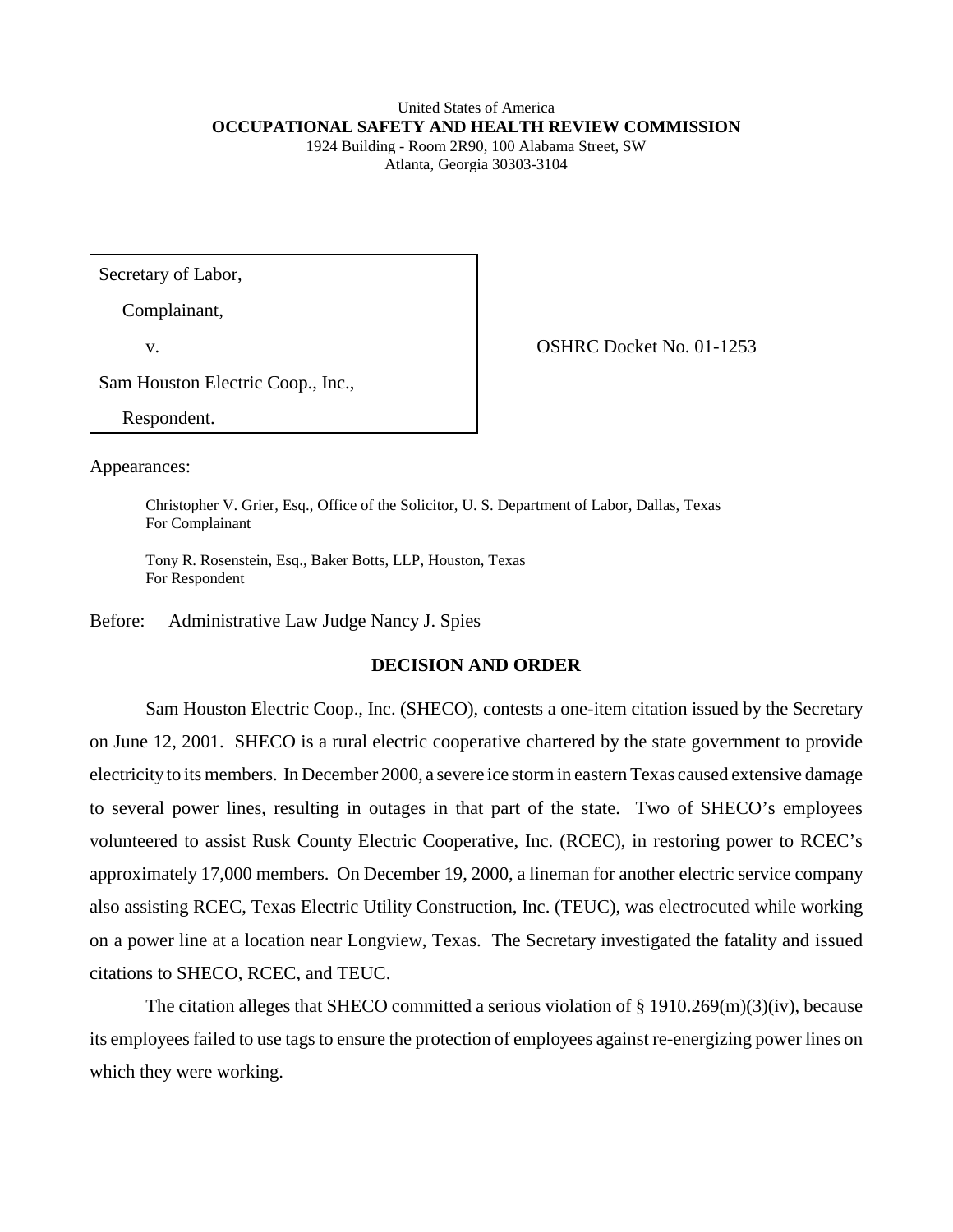A hearing in this matter was held on December 3, 2001, in Houston, Texas. SHECO argues that it did not violate the terms of the cited standard; that it was not an employer within the meaning of the Occupational Safety and Health Act of 1970 (Act) at the fatality site; that its employees were not exposed to a hazardous condition; and that the lineman's electrocution was the result of unpreventable employee misconduct. The parties have filed post-hearing briefs.

For the reasons discussed below, it is determined that the Secretary failed to establish that SHECO had actual or constructive knowledge of the violative condition. The citation will be vacated.

#### **Background**

In December 2000, RCEC was experiencing emergency operational problems in Rusk County due to downed power lines resulting from a severe ice storm. The ice storm did not affect power lines serviced by SHECO, whose service area is in Livingston, Texas, located approximately 80 miles southwest of Rusk County. RCEC asked area electric service companies for assistance in repairing the lines. Two SHECO linemen, Larry Horn and Ronnie Hindsman, volunteered to help, as did TEUC linemen Bryan Hale and Shane Freeman. RCEC also arranged for Brock Contractors to cut fallen tree branches that had become entangled in the power lines.

Ronnie Spencer, a staking engineer for RCEC, supervised the emergency power restoration effort (Tr. 55). His crew on December 19 consisted of SHECO employees Horn and Hindsman, TEUC employees Hale and Freeman, and two employees from Brock Contractors (Tr. 56-57). Their last job on December 19 was repairing power lines located along Highway 349, approximately 4 miles from Kilgore, Texas (Tr. 56). Spencer assigned the employees from TEUC to replace a damaged insulator, and he assigned the Brock Contractors employees to accompany them and to trim some branches around the power lines. The employees from TEUC and Brock Contractors did not have walkie-talkies or any other means of communicating with Spencer once he left their assigned site. Spencer, Horn, and Hindsman drove to another location along the road, approximately ¼ mile away, where a pine tree had fallen across the power lines (Tr. 64-65, 112-113).

The bucket truck operated by the TEUC employees became stuck in a ditch by the side of the road as Hale and Freeman attempted to untangle two power lines. Spencer learned of their predicament from some RCEC employees who had driven by to deliver lunch to the TEUC and Brock employees. Spencer sent Horn and Hindsman to pull them out of the ditch with their SHECO truck. After doing so, Horn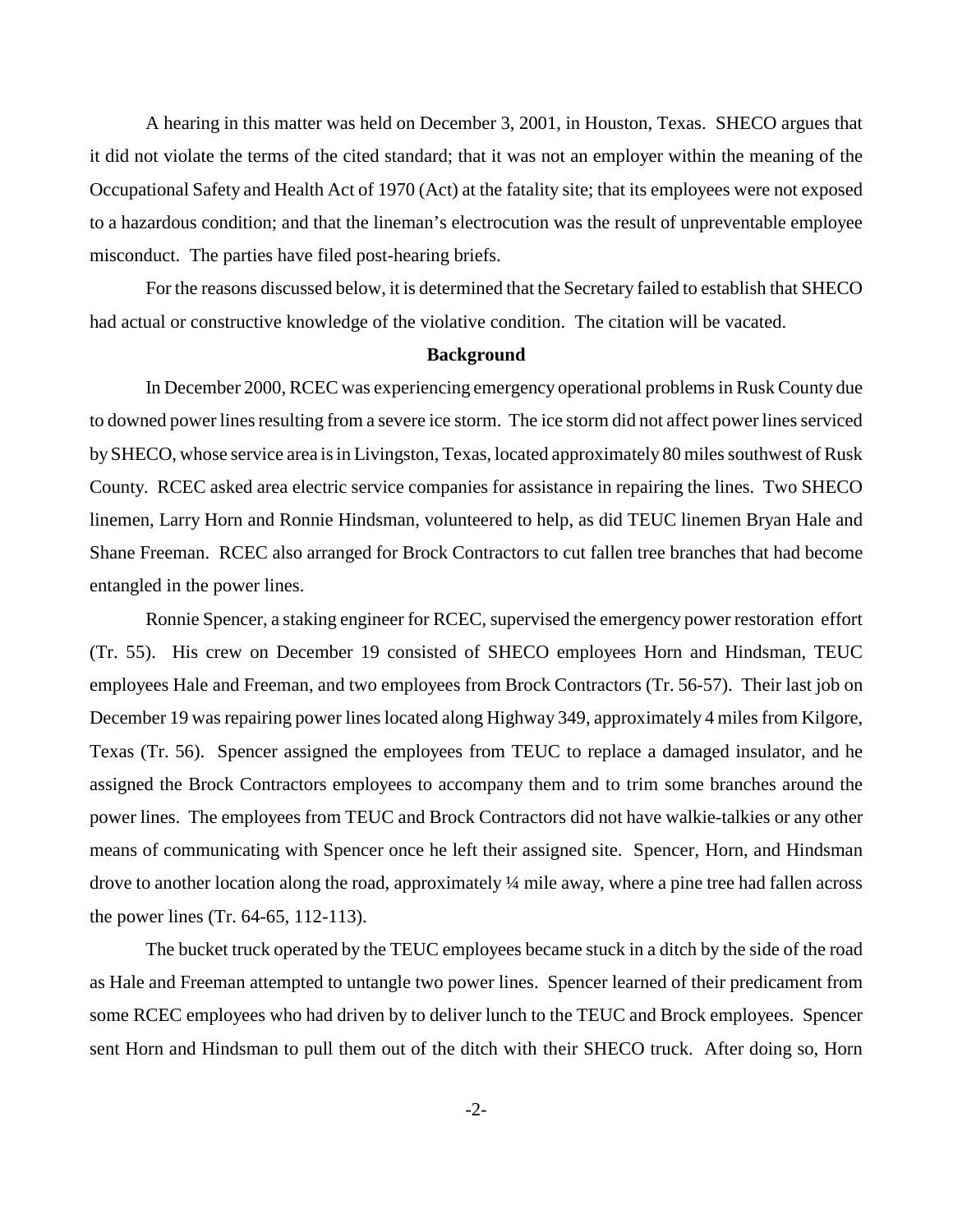radioed Spencer that Hale and Freeman were clear of the power lines. Spencer re-energized the lines (Tr. 66-70, 168-171).

RCEC contends that Horn mistakenly thought that Hale and Freeman were finished with their task and prematurely signaled that they were clear of the line. The Secretary contends that Horn correctly signaled Spencer that the TEUC employees were clear of the line, but for some reason (not explored at the hearing) Hale returned to the bucket and began working on the power line again. In any event, when Spencer re-energized the line, Hale was electrocuted (Tr. 11).

# **The Citation**

The Secretary has the burden of proving her case by a preponderance of the evidence.

In order to establish a violation of an occupational safety or health standard, the Secretary has the burden of proving: (a) the applicability of the cited standard, (b) the employer's noncompliance with the standard's terms, (c) employee access to the violative conditions, and (d) the employer's actual or constructive knowledge of the violation (*i.e.,* the employer either knew or, with the exercise of reasonable diligence could have known, of the violative conditions).

*Atlantic Battery Co.,* 16 BNA OSHC 2131, 2138 (No. 90-1747, 1994).

# **Item 1: Alleged Serious Violation of § 1910.269(m)(3)(iv)**

The Secretary charges SHECO with a serious violation of § 1910.269(m)(3)(iv), which provides:

Tags shall prohibit operation of the disconnecting means and shall indicate that employees are at work.

The citation alleges:

On or about December 19, 2000, tags were not used at work site to ensure the protection of employees against the re-energizing of the power lines on which they were working.

# (1) Applicability of Cited Standard

Section 1910.269(a)(1) provides that § 1910.269 (Electric power generation, transmission, and distribution) "covers the operation and maintenance of electric power generation, control, transformation, transmission, and distribution lines and equipment." Section 1910.269(m) (1) provides: "Paragraph (m) of this section applies to the deenergizing of transmission and distribution lines and equipment for the purpose of protecting employees." SHECO employee Horn testified that he was working on a distribution line on December 19, 2000 (Tr. 52). Section  $1910.269(m)(3)(iv)$  applies to the cited condition.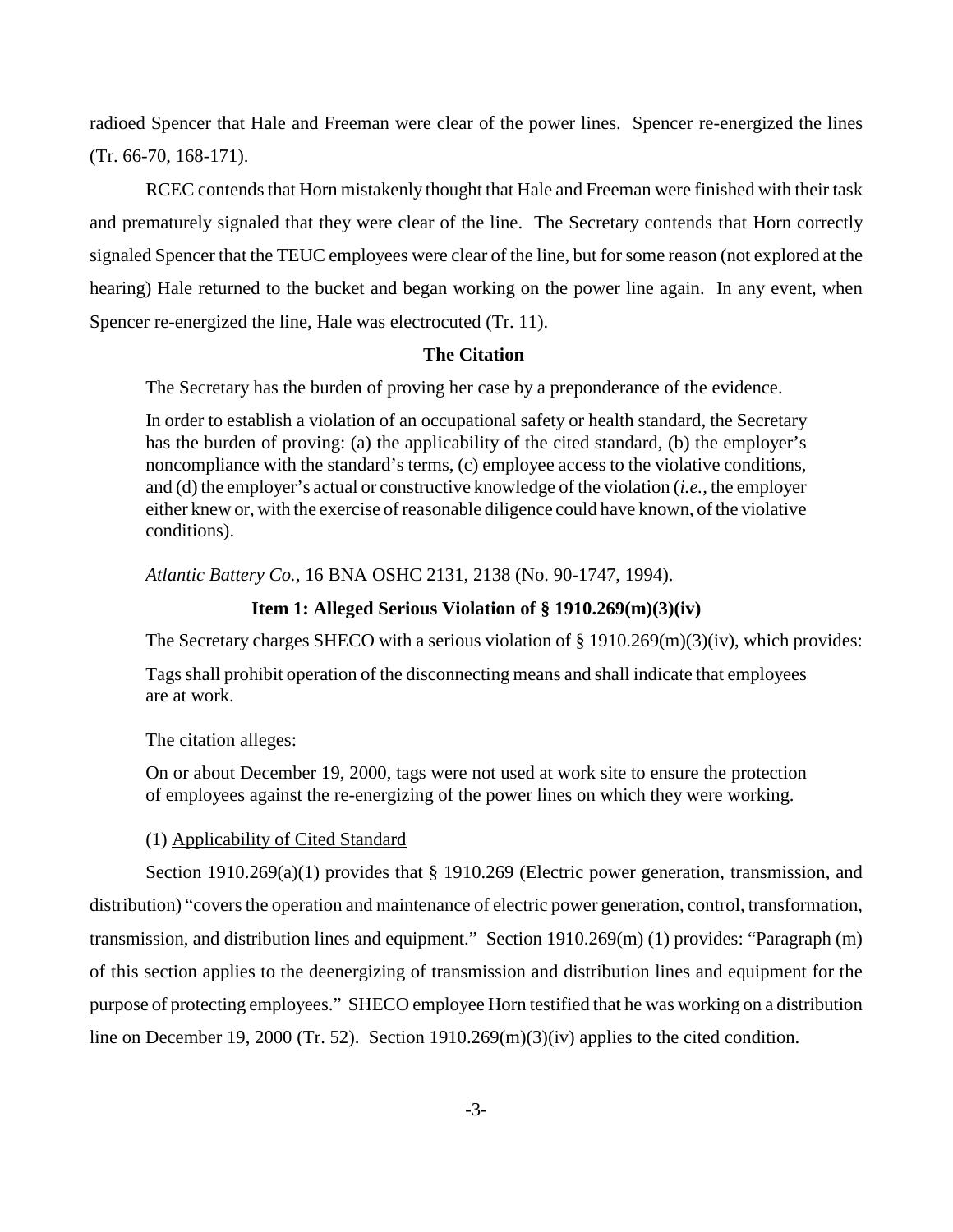# (2) Violation of Terms of the Cited Standard

None of the seven employees working on the Rusk County power lines on December 19, 2000, used tags to indicate that employees were working on deenergized power lines (Tr. 51, 61-62). SHECO argues that the seven employees working on the power lines comprised a single crew, and thus were not required to use tags under an exception provided in  $\S$  1910.269(m)(2)(iii).

Section 1910.269(m)(2)(i) provides:

If a system operator is in charge of the lines or equipment and their means of disconnection, all of the requirements of paragraph (m)(3) of this section shall be observed, in the order given.

Thus, if there is a system operator, the standard requires that tags be used. However, the Secretary's own witness, OSHA assistant area director Stephen Boyd, testified that there was no system operator working on December 19, 2000 (Tr. 216). This brings into play § 1910.269(m)(2)(ii), which provides:

If no system operator is in charge of the lines or equipment and their means of disconnection, one employee in the crew shall be designated as being in charge of the clearance. All of the requirements of paragraph (m)(3) of this section apply, in the order given, except as provided in paragraph  $(m)(2)(iii)$  of this section. The employee in charge of the clearance shall take the place of the system operator, as necessary.

Spencer testified that, as supervisor, he was the member of the crew designated as being in charge of the clearance (Tr. 80-81). As noted, if a crew member is designated as being in charge of clearance, the requirements of paragraph (m)(3) (including the use of tags) apply, except as provided in  $§ 1910.269(m)(2)(iii)$ , which provides:

If only one crew will be working on the lines or equipment and if the means of disconnection is accessible and visible to and under the sole control of the employee in charge of the clearance, paragraphs  $(m)(3)(i)$ ,  $(m)(3)(iii)$ ,  $(m)(3)(iv)$ ,  $(m)(3)(viii)$ , and  $(m)(3)(xii)$  of this section do not apply. Additionally, tags required by the remaining provisions of paragraph (m)(3) of this section need not be used.

SHECO argues that only one crew was working on the power lines at the time of the fatality, and thus tags were not required. In support of its argument, SHECO introduced an OSHA Standard Interpretation and Compliance Letter addressing the subject of "Clarification of single and multiple crews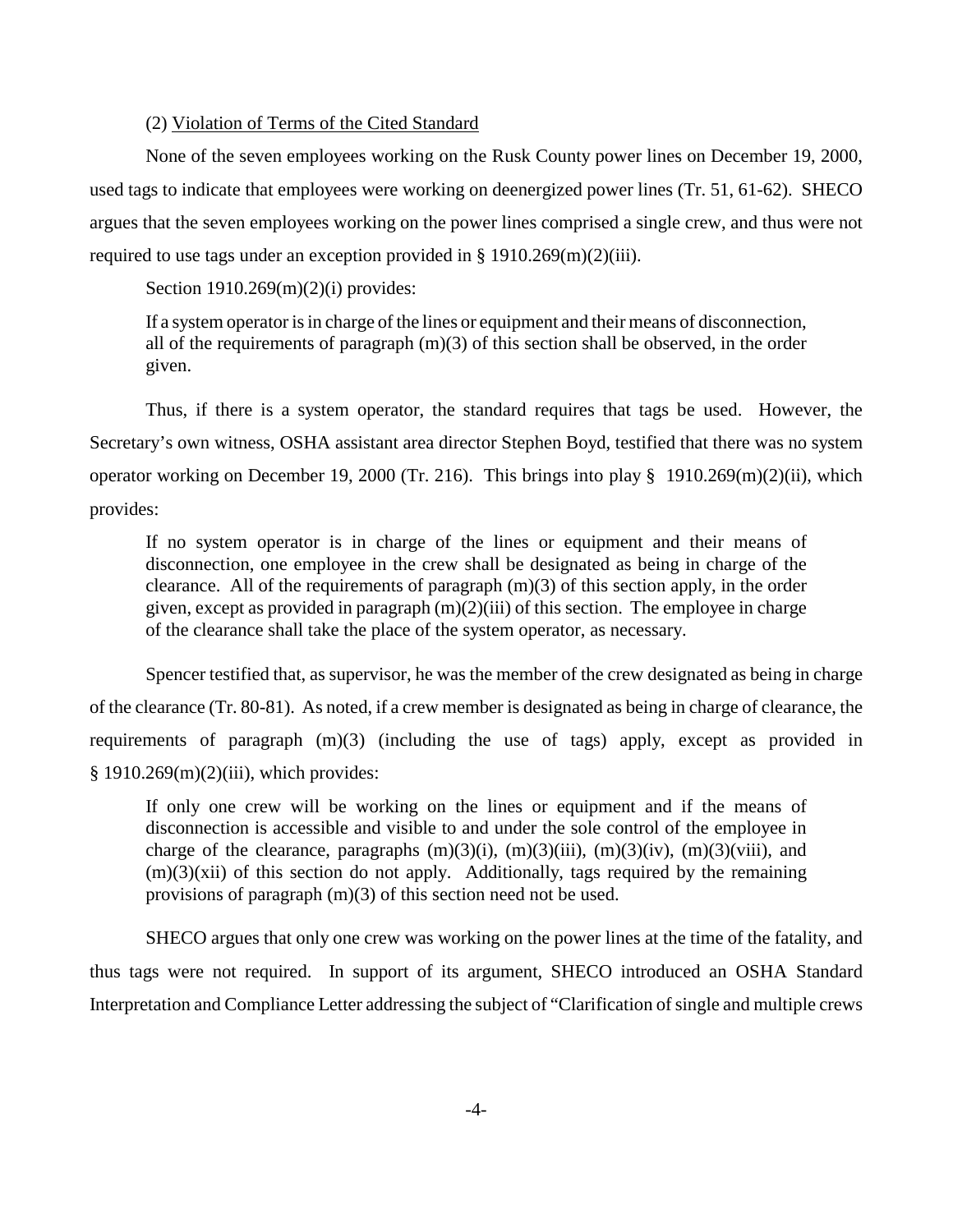for purposes of deenergizing lines" (Exh. R-2). The pertinent part of the letter states (Exh. R-2; emphasis in original):

**Question #1:** At what point do we no longer have a single crew working on this single transmission line which may be as much as 100 miles long and instead have independent crews needing separate clearance as required by 29 CFR 1910.269(m)(3)(iii)?

**Reply:** Paragraph 1910.269(m)(3)(viii) requires each independent crew to follow steps outlined in § 1910.269(m)(3) **separately** to ensure that a group of workers does not make faulty assumptions about what steps to de-energize lines or equipment have been or will be taken by another group. The preamble summary and explanation section to this rule (**Federal Register**, 59(20), Monday, January 31, 1994, p. 4391.) contains the following paragraph (m)(3)(iii) discussion on multiple crews:

**Additionally, this paragraph does not apply to work performed by two crews working on lines or equipment controlled by the same disconnecting means. (A group of employees made up of several 'crews' of employees who are under the direction of a single employee and who are working in a coordinated manner to accomplish a task on the same lines or equipment are considered to be a single crew, rather than as multiple independent crews. . .)** 

Therefore, for purposes of paragraph 1910.269(m), workplace scenarios with two or more crews that do not meet this test are independent crews. The employee in charge of the single crew must have **sole control** of the work and must coordinate the activities of all employees involved in the job. In addition, the employee in charge must be responsible for the clearance for the entire job and must be the only person communicating with the system operator, unless responsibility has been transferred under  $\S$  1910.269(m)(3)(ix). The procedures must include effective visual or verbal (e.g., radio) communications with all crew members. In addition, the employee in charge, in accordance with § 1910.269(c), must conduct **a single job briefing with all the employees** involved before they start the job.

Under this interpretation, the seven employees working on the Rusk County power lines on December 19 were not a single crew. The record establishes that Spencer was the employees' supervisor and had sole control of the work, but he did not have effective visual or radio communications with all crew members. While it is not the purpose of this proceeding and decision to determine the cause of the fatal accident, it is apparent from the record that the TEUC employees' lack of direct communication with Spencer resulted in the miscommunication of vital information.

TEUC employee Freeman testified as follows (Tr. 112-113):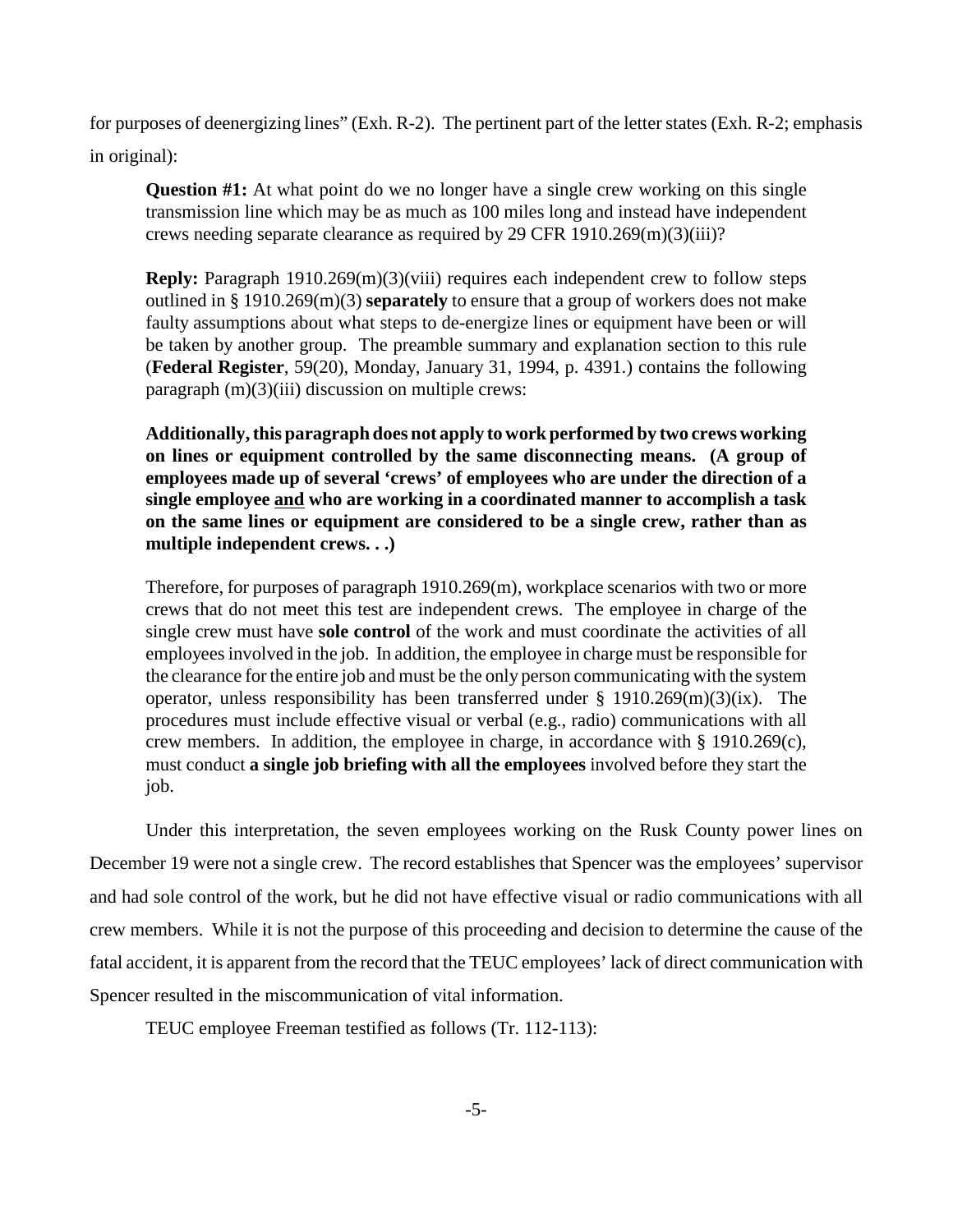Freeman: [W]hen [Spencer] told me to clear up the line, he did tell me, "Send the tree trimmers down there when you all are finished," and I never did send the tree trimmers down there. They were standing right there beside me.

Q.: Were you in communication with anyone when the line was energized?

Freeman: The only person would have been when the tree trimmers were there, and they were standing right there besides me.

Q.: Were they in communication with anyone?

. . .

Freeman: No, they would have to drive down there to the breaker pole.

Horn testified that shortly after he and Hindsman had pulled the TEUC vehicle out of the ditch, he received a call on the radio from Spencer, wanting to know if the lines were clear to be re-energized. Horn stated (Tr. 171-172):

One of the gentlemen--I don't know if it was Shane or Brian, I couldn't tell you which individual it was, we were all dressed in cold-weather gear. The gentlemen looked very similar, very similar height--indicated to me that they were in the clear. And, I was still walking towards him. I said, "You all have already cleared the lines?"

And he verified by saying, "Yes, we are clear," and he gave me, I call it a old lineman's signal in the clear [motioning hands with thumbs and forefingers up].

It is the Secretary's theory that one of the TEUC employees told Horn that they were clear, and then, for reasons unknown, started working on the lines again. However the miscommunication occurred, if the TEUC employees had had their own radio to communicate directly with Spencer, there would have been less likelihood of a fatal accident. Hale or Freeman could have radioed Spencer to tell him they were clear, and if they believed it necessary to continue working on the line, they could have radioed him and let him know of the change. Reliance on a third party resulted in confusion that may have contributed to Hale's death.

Based on the guidelines set out in the compliance letter, the seven workers comprised more than one crew, and were therefore required to use tags. In failing to use tags, the employees violated  $$1910.269(m)(3)(iv).$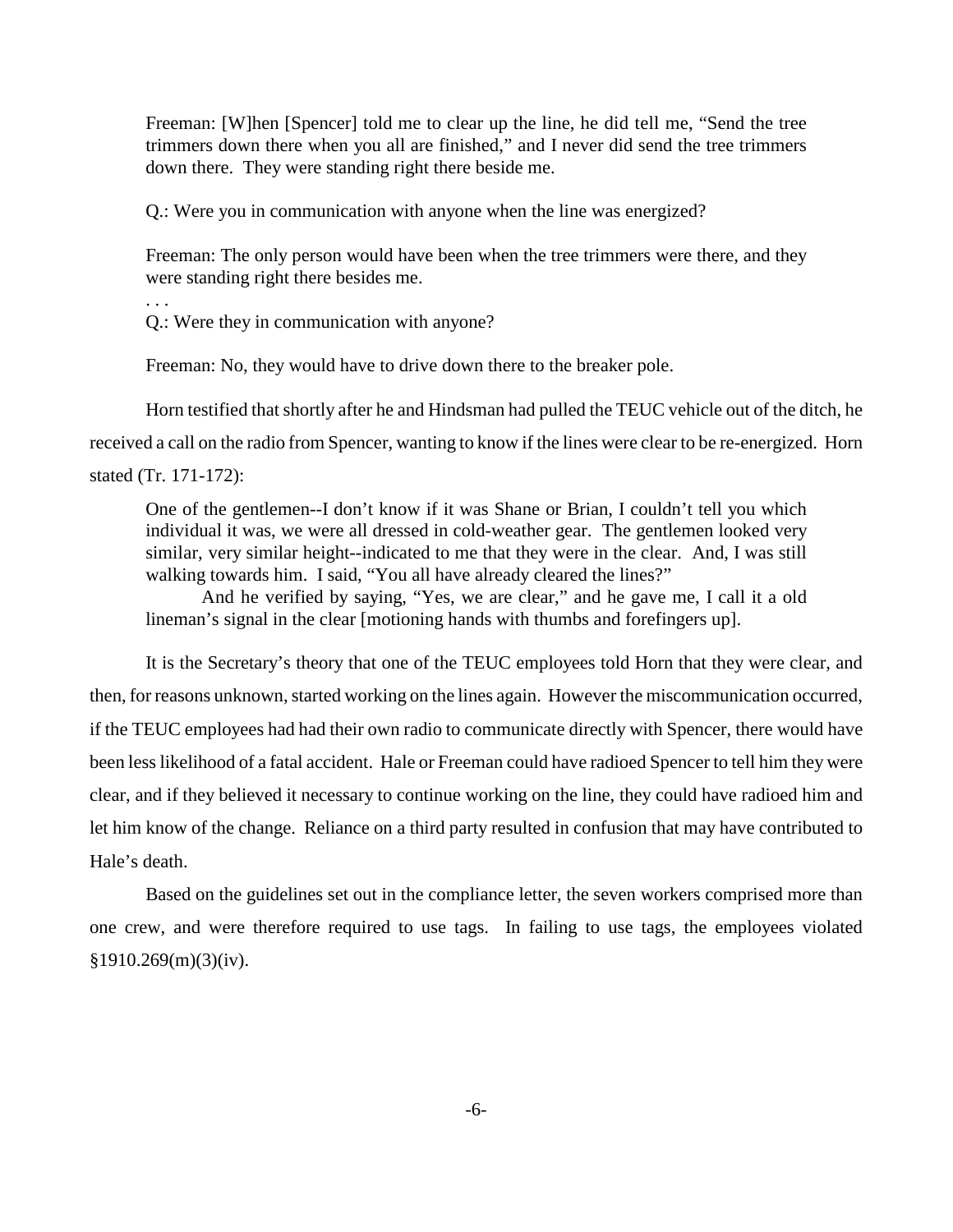#### (3) Employee Exposure

SHECO claims that Horn and Hindsman were not exposed to hazardous condition because they followed safe work practices, including using insulated gloves and a hot stick, while working on the Rusk County power lines (Tr. 157). This argument is rejected.

"Exposure to a violative condition may be established either by showing actual exposure or that access to the hazard was reasonably predictable." *Phoenix Roofing, Inc.,* 17 BNA OSHC 1076 (No. 90-2148, 1995). SHECO contends that Horn and Hindsman's safety precautions eliminates their exposure to the violative condition. But the SHECO employees' access to the untagged power lines was reasonably predictable. Reasonable predictability is established by showing "that employees either while in the course of their assigned working duties, their personal comfort activities while on the job, or their normal means of ingress-egress to their assigned workplaces, will be, are, or have been in a zone of danger." *Giles & Cotting, Inc.,* 3 BNA OSHC 2002, 2003 (No. 504, 1976). Horn and Hindsman were assigned to work on the power lines, which were in the zone of danger. "The zone of danger is determined by the hazard presented by the violative condition, and is normally that area surrounding the violative condition that presents the danger to employees which the standard is intended to prevent." *RGM Construction Co.,* 17 BNA OSHC 1229, 1234 (No. 91-2107, 1995).

Regardless of the safety precautions taken by Horn and Hindsman, they were in the zone of danger of the untagged lines. The Secretary has established their exposure to the violative condition.

# (4) Employer knowledge

The final element that the Secretary must prove is that SHECO had actual or constructive knowledge that its employees did not use tags on December 19. On this element the Secretary has failed to make her case.

Horn and Hindsman responded to a call for volunteers from RCEC. At the time in question, they were both linemen; neither of them were supervisors. Horn and Hindsman worked on restoring the power in Rusk County for several days. During that time they stayed in a hotel in Longview, Texas, at RCEC's expense (Tr. 152-152).

RCEC engineer Spencer supervised Horn and Hindsman, as well as the TEUC and Brock employees. Horn testified that he and Hindsman "did nothing unless we were directed to do so" (Tr. 20).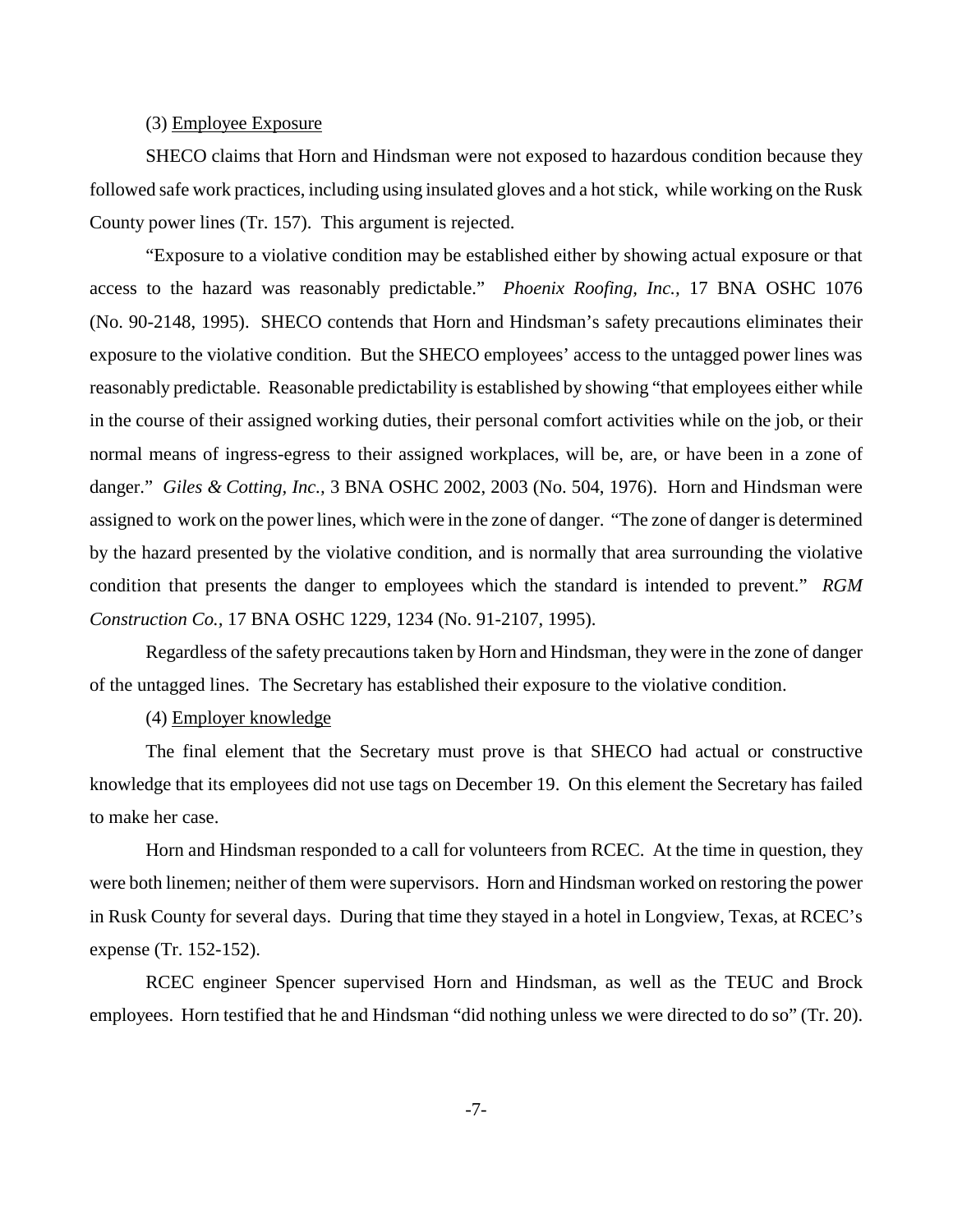During the period that they worked on the Rusk County power lines under Spencer's supervision, neither Horn nor Hindsman had any contact with SHECO's management personnel (Tr. 154, 189).

The Secretary did not show that SHECO had actual knowledge of the violation. It did not know that its employees worked in separate crews or failed to tag out while doing so on December19, 2000. The record establishes that SHECO received no information regarding its employees' work activities during the time in question.

The Secretary argues that SHECO had constructive knowledge that its employees would be exposed to the hazard of working with untagged power lines. She cites the digest of an unreviewed ALJ case, *Charles T. Driscoll Masonry Restoration Company, Inc.,* 6 BNA OSHC 1657, 1658 (No. 77-2320, 1978), in support of her position: "An employer cannot avoid liability for violation of safety standards by merely failing to authorize any employee to act in a managerial or supervisory capacity. The employer could have known of the violative conditions had it carried out its duty to oversee the operation."

In *Driscoll*, the employer argued that its president had not seen the cited scaffolds prior to the OSHA inspection, and therefore did not know of the violations. The employer had never designated one of the workers to be the supervisor in the president's absence, and so all of the workers were of equal status. *Driscoll* is easily distinguishable from the present case, where SHECO's employees volunteered to work for another employer under the supervision of an engineer. SHECO had no duty to oversee the emergency operation at a remote worksite for which its employees volunteered.

The Secretary also contends that SHECO had constructive knowledge that its employees were not using tags because the company failed to train them in the use of tags. Horn testified that he did not use tags and had not received training in their use (Tr. 52, 190). SHECO maintains that it trained all of its employees in the safety requirements of § 1910.269.

SHECO introduced a copy of Horn's safety training classes. Included among the many courses Horn took is "OSHA Working Energy '95," a one-day course apparently taught by OSHA personnel on the subject of § 1910.269 (Exh. R-1; Tr. 201-202). SHECO employs a full-time training and safety instructor, and it holds weekly safety meetings during which its safety manual is reviewed (Tr. 150-151, 200). Horn's admission that he did not use tags does not establish that SHECO failed to train its employees on this requirement, or that it had constructive knowledge that its employees would fail to use tags if ever working in separate crews with RCEC. Horn's lack of awareness of the tagging requirement